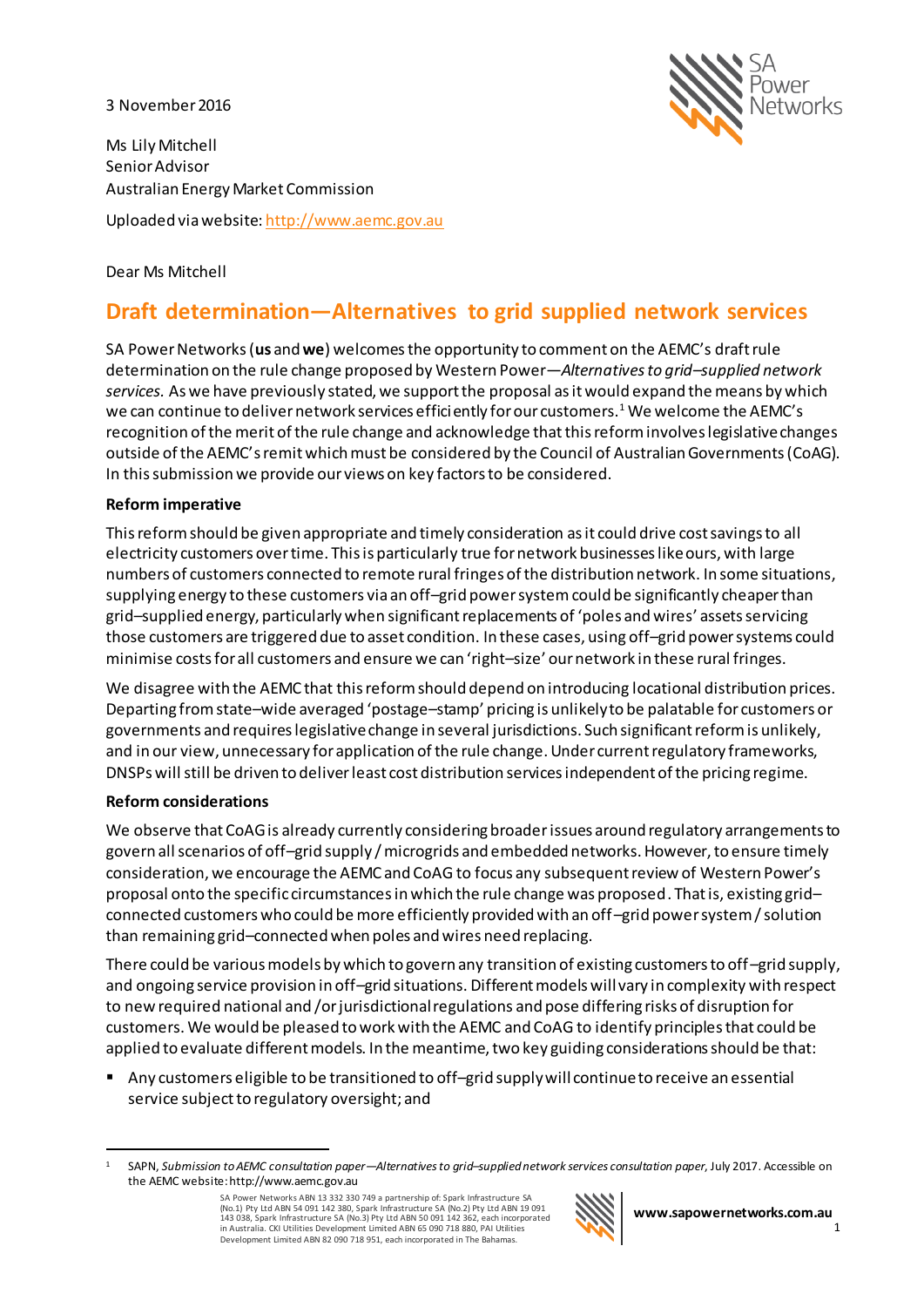■ Any customers transitioned to off–grid supply should, as far as practical, not be left any worse off with respect to the prices they pay and consumer protections they face when grid-connected.

# **DNSP–led transition and service provision**

Applying these guiding considerations to the DNSP–led model—where the DNSP is the party to propose transitioning customers to off–grid supply (subject to regulatory approval as discussed below) and remains responsible for ongoing off–grid service provision (one of many possible models), as broadly reflected in Western Power's proposal, we would observe that:

- Existing customers would be protected from an efficiency perspective.
	- $\circ$  Existing regulatory arrangements ensure that any consideration on whether customers should be transitioned to off–grid supply, would be based on relevant costs and benefits (to customers and the broader market) and therefore would only occurwhere efficient. Considerations would be via the AER's regulatory determination process, the Regulatory Investment Test for Distribution (RIT– D), or otherwise via the operation of the AER's expenditure incentive schemes.
	- $\circ$  The comparators considered within these processes would be the costs and benefits of off-grid supply versus those of replacing and / or maintaining any poles and wires network assets.
- Existing customers would be protected from a service performance perspective:
	- $\circ$  DNSPs would be the responsible parties for service provision and performance—both of on–grid and off–grid supply. Existing registrations and licensing regulations applying to DNSPs could continue to be used to protect customers and would avoid needing to design new regulatory frameworks to register / monitor new potential service providers.
	- $\circ$  Existing regulatory requirements which DNSPs must currently comply with in relation to service performance (quality, safety, security, reliability) of grid supplied network services, could equally continue to apply to off–grid supplied network services. In fact, as noted by the AEMC, customers in fringe of grid scenarios might actually experience improved reliability levels.
- Existing customers could continue to be protected from a service pricing perspective:
	- o Existing regulatory price oversight of network services could continue to apply to off–grid network services. The AER would continue to exercise the direct price / revenue oversight it applies to grid supplied network services, avoiding the need to design new pricing regimes.
	- o Consideration will be needed on the treatment of parts of the off–grid supply involving generation, direct customer relationships and billing / retailing. Practicality will be needed:
		- Disconnection from the National Electricity Market (NEM) meansit might be impractical to simply transplant competitive market expectations to service provision within an off–grid supply. That is, to require that off–grid customers should be able to access retail / generation service providers via a competitive market.
		- Generators within an off–grid supply system are likely to be monopoly providers. Equally, although retailing could potentially be competitive, the administrative complexity of retail competition given monopoly generation and network provision may be inefficient, especially in the more likely small-scale off-grid community scenario.
		- Under a DNSP-led model, an efficient option could be to simply subsume all the costs of offgrid network assets (lines, wires, generation / storage etc) and any operation / maintenance and administration, within a regulated tariff that the DNSP provides directly to the off–grid customers.
- Consideration would be needed in relation to customer consent:
	- $\circ$  Considerations are needed as to required customer consent in situations where for example, transitioning customers to an off–grid supply passes a RIT–D from an efficiency perspective. We would be pleased to explore this matter further with CoAG and with consumer stakeholders.